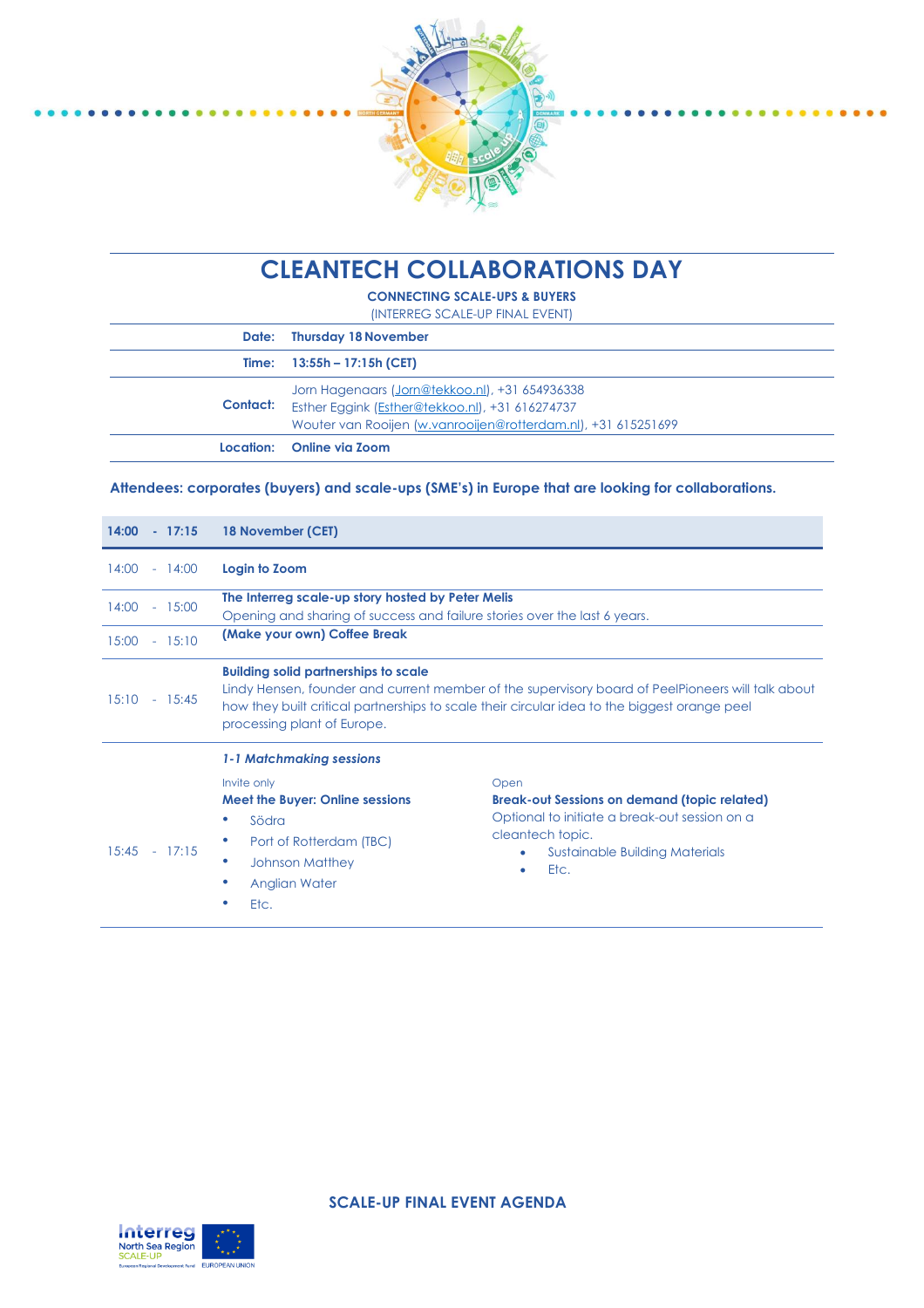

# **Interreg Scale-Up Partnership Side Event**

**THE FUTURE OF EUROPEAN SCALE-UP COLLABORATIONS**

| Date: Friday 19 November                                                                                                                                                          |
|-----------------------------------------------------------------------------------------------------------------------------------------------------------------------------------|
| Time: 10:00h - 14:15h (CET)                                                                                                                                                       |
| Jorn Hagenaars (Jorn@tekkoo.nl), +31 654936338<br><b>Contact:</b> Esther Eggink (Esther@tekkoo.nl), +31 616274737<br>Wouter van Rooijen (w.vanrooijen@rotterdam.nl), +31615251699 |
| Location: Online via Zoom                                                                                                                                                         |

### **Attendees: European partners of the Interreg SCALE-UP Program – Invite only**

| $09:00 - 14:30$   | 19 November (CET)                                                                                                                                                                                                                                |  |
|-------------------|--------------------------------------------------------------------------------------------------------------------------------------------------------------------------------------------------------------------------------------------------|--|
| $09:00 - 09:30$   | <b>Opening &amp; Introduction Interreg ScaleUp Program by Hans Wevers</b>                                                                                                                                                                        |  |
| $09:30 - 11:00$   | <b>Partnership Workshop 1</b><br>Visioning and goals setting exercise<br>Energizer, Envision shared vision and goals (including break)                                                                                                           |  |
| $11:00 - 12:00$   | Best Practice: Management of and matchmaking in the EU Scale-Up Ecosystems.<br>Savitri Groag, director of innovation at Climate KIC, will speak about success factors in setting<br>up and organising international start- and scale-up programs |  |
| $12:00 - 12:45$   | <b>Lunch Break</b>                                                                                                                                                                                                                               |  |
| $12:45 - 14:00$   | <b>Partnership Workshop 2</b><br><b>Brainstorm: Interreg Scale-Up 3.0</b><br>Next steps & commitment<br>Start, Stop, Continue & Develop design criteria<br>Define next steps together                                                            |  |
| 14:00<br>$-14:15$ | <b>Closing</b>                                                                                                                                                                                                                                   |  |